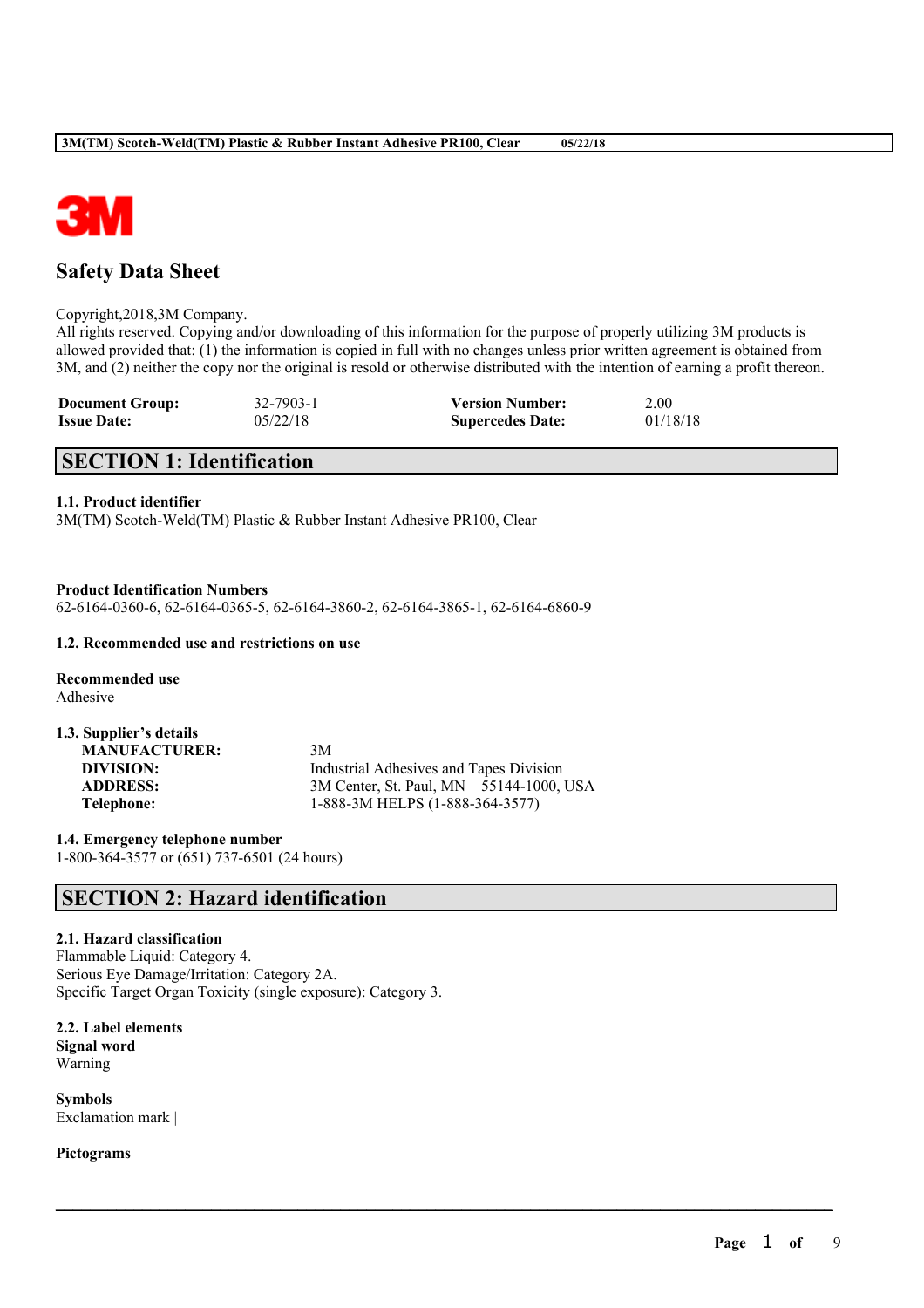

**Hazard Statements** Combustible liquid.

Causes serious eye irritation. May cause respiratory irritation.

## **Precautionary Statements**

## **Prevention:**

Keep away from heat/sparks/open flames/hot surfaces. - No smoking. Avoid breathing dust/fume/gas/mist/vapors/spray. Use only outdoors or in a well-ventilated area. Wear protective gloves and eye/face protection. Wash thoroughly after handling.

## **Response:**

IF INHALED: Remove person to fresh air and keep comfortable for breathing. IF IN EYES: Rinse cautiously with water for several minutes. Remove contact lenses, if present and easy to do. Continue rinsing. If eye irritation persists: Get medical advice/attention. Call a POISON CENTER or doctor/physician if you feel unwell. In case of fire: Use a fire fighting agent suitable for flammable liquids such as dry chemical or carbon dioxide to

# extinguish. **Storage:**

Store in a well-ventilated place. Keep container tightly closed. Keep cool. Store locked up.

## **Disposal:**

Dispose of contents/container in accordance with applicable local/regional/national/international regulations.

## **SECTION 3: Composition/information on ingredients**

| Ingredient                                                      | C.A.S. No. | $\frac{9}{6}$ by Wt    |
|-----------------------------------------------------------------|------------|------------------------|
| Ethyl Cyanoacrylate                                             | 7085-85-0  | 90 - 97 Trade Secret * |
| Non-Hazardous Resin (NJTS Reg. No. 04499600-7084) Trade Secret* |            | 10 Trade Secret *      |

NJTS or NJTSRN: New Jersey Trade Secret Registry Number.

\*The specific chemical identity and/or exact percentage (concentration) of this composition has been withheld as a trade secret.

 $\mathcal{L}_\mathcal{L} = \mathcal{L}_\mathcal{L} = \mathcal{L}_\mathcal{L} = \mathcal{L}_\mathcal{L} = \mathcal{L}_\mathcal{L} = \mathcal{L}_\mathcal{L} = \mathcal{L}_\mathcal{L} = \mathcal{L}_\mathcal{L} = \mathcal{L}_\mathcal{L} = \mathcal{L}_\mathcal{L} = \mathcal{L}_\mathcal{L} = \mathcal{L}_\mathcal{L} = \mathcal{L}_\mathcal{L} = \mathcal{L}_\mathcal{L} = \mathcal{L}_\mathcal{L} = \mathcal{L}_\mathcal{L} = \mathcal{L}_\mathcal{L}$ 

## **SECTION 4: First aid measures**

## **4.1. Description of first aid measures**

## **Inhalation:**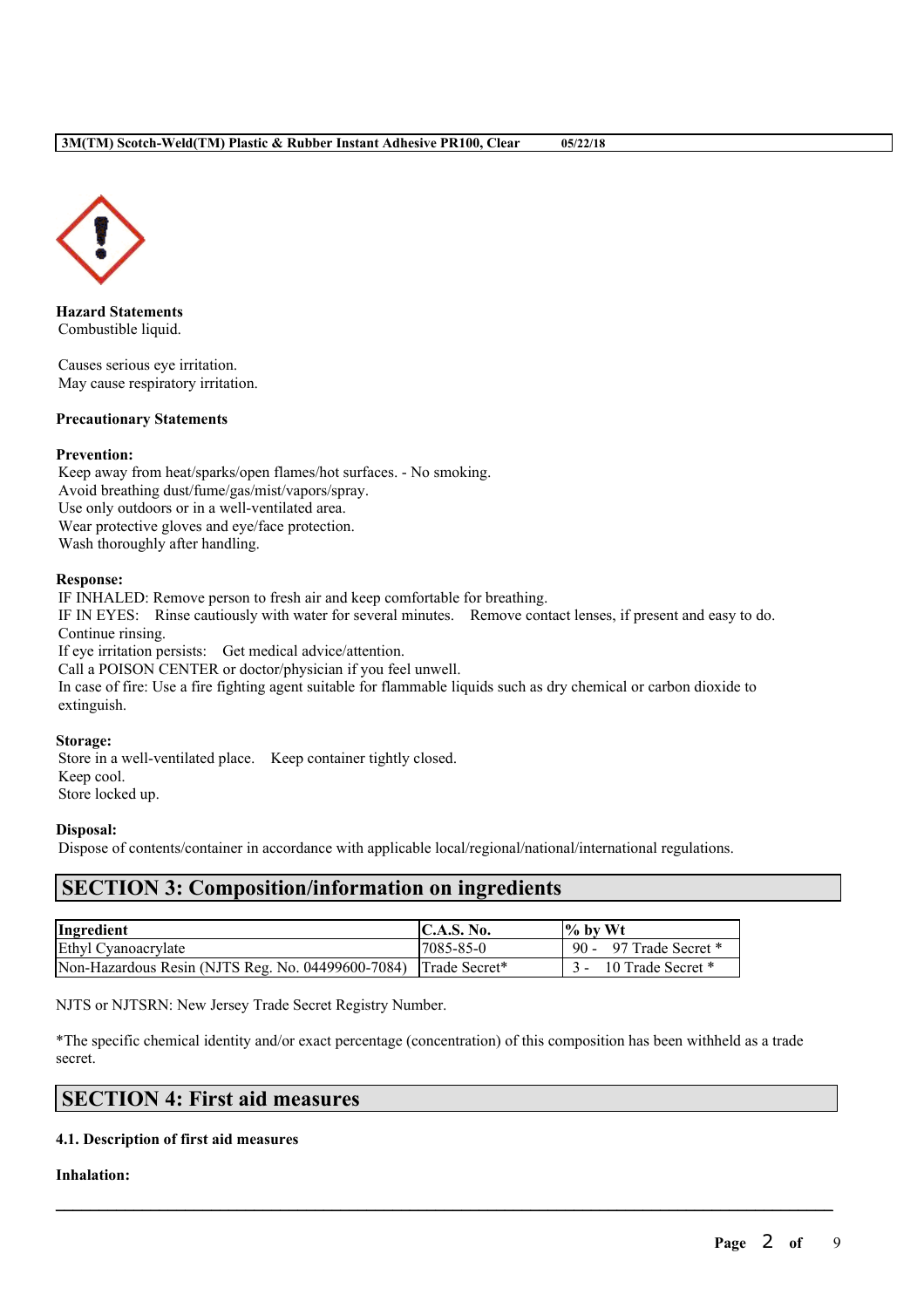Remove person to fresh air. If you feel unwell, get medical attention.

#### **Skin Contact:**

FOR SKIN BONDS: Quickly soak in warm water and avoid use of excessive force to free bonded area. If unable to free bonded area, or if lips or mouth are bonded, get medical attention. If irritation persists, get medical attention.

#### **Eye Contact:**

Immediately flush eyes with large amounts of water for at least 15 minutes. Get immediate medical attention. DO NOT force eyelids open.

#### **If Swallowed:**

Rinse mouth. If you feel unwell, get medical attention.

#### **4.2. Most important symptoms and effects, both acute and delayed**

See Section 11.1. Information on toxicological effects.

# **4.3. Indication of any immediate medical attention and special treatment required**

Not applicable

## **SECTION 5: Fire-fighting measures**

## **5.1. Suitable extinguishing media**

In case of fire: Use a fire fighting agent suitable for flammable liquids such as dry chemical or carbon dioxide to extinguish.

## **5.2. Special hazards arising from the substance or mixture**

Closed containers exposed to heat from fire may build pressure and explode.

#### **Hazardous Decomposition or By-Products**

| <b>Substance</b>   | Condition         |
|--------------------|-------------------|
| Carbon monoxide    | During Combustion |
| Carbon dioxide     | During Combustion |
| Hydrogen Cyanide   | During Combustion |
| Oxides of Nitrogen | During Combustion |
|                    |                   |

#### **5.3. Special protective actions for fire-fighters**

Water may not effectively extinguish fire; however, it should be used to keep fire-exposed containers and surfaces cool and prevent explosive rupture. Wear full protective clothing, including helmet, self-contained, positive pressure or pressure demand breathing apparatus, bunker coat and pants, bands around arms, waist and legs, face mask, and protective covering for exposed areas of the head.

## **SECTION 6: Accidental release measures**

#### **6.1. Personal precautions, protective equipment and emergency procedures**

Evacuate area. Keep away from heat/sparks/open flames/hot surfaces. - No smoking. Use only non-sparking tools. Ventilate the area with fresh air. For large spill, or spills in confined spaces, provide mechanical ventilation to disperse or exhaust vapors, in accordance with good industrial hygiene practice. Warning! A motor could be an ignition source and could cause flammable gases or vapors in the spill area to burn or explode. Refer to other sections of this SDS for information regarding physical and health hazards, respiratory protection, ventilation, and personal protective equipment.

#### **6.2. Environmental precautions**

Avoid release to the environment. For larger spills, cover drains and build dikes to prevent entry into sewer systems or bodies of water.

 $\mathcal{L}_\mathcal{L} = \mathcal{L}_\mathcal{L} = \mathcal{L}_\mathcal{L} = \mathcal{L}_\mathcal{L} = \mathcal{L}_\mathcal{L} = \mathcal{L}_\mathcal{L} = \mathcal{L}_\mathcal{L} = \mathcal{L}_\mathcal{L} = \mathcal{L}_\mathcal{L} = \mathcal{L}_\mathcal{L} = \mathcal{L}_\mathcal{L} = \mathcal{L}_\mathcal{L} = \mathcal{L}_\mathcal{L} = \mathcal{L}_\mathcal{L} = \mathcal{L}_\mathcal{L} = \mathcal{L}_\mathcal{L} = \mathcal{L}_\mathcal{L}$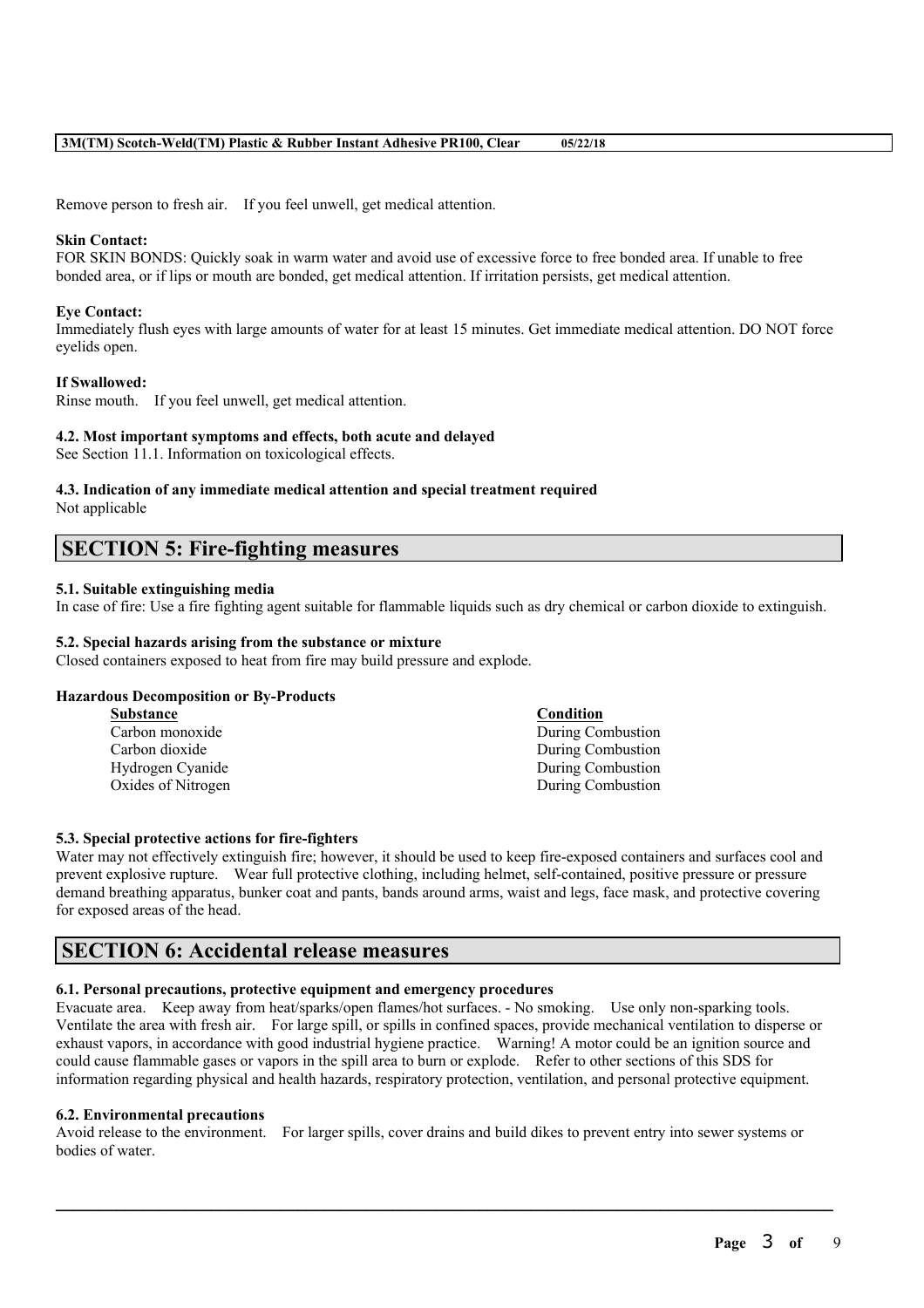### **6.3. Methods and material for containment and cleaning up**

Contain spill. Working from around the edges of the spill inward, cover with bentonite, vermiculite, or commercially available inorganic absorbent material. Mix in sufficient absorbent until it appears dry. Remember, adding an absorbent material does not remove a physical, health, or environmental hazard. Collect as much of the spilled material as possible using non-sparking tools. Place in a closed container approved for transportation by appropriate authorities. Clean up residue with an appropriate solvent selected by a qualified and authorized person. Ventilate the area with fresh air. Read and follow safety precautions on the solvent label and SDS. Seal the container. Dispose of collected material as soon as possible in accordance with applicable local/regional/national/international regulations.

# **SECTION 7: Handling and storage**

## **7.1. Precautions for safe handling**

For industrial or professional use only. Keep away from heat/sparks/open flames/hot surfaces. - No smoking. Avoid breathing dust/fume/gas/mist/vapors/spray. Do not get in eyes, on skin, or on clothing. Do not eat, drink or smoke when using this product. Wash thoroughly after handling. Avoid release to the environment. Avoid contact with oxidizing agents (eg. chlorine, chromic acid etc.)

## **7.2. Conditions for safe storage including any incompatibilities**

Store in a well-ventilated place. Keep cool. Keep container tightly closed to prevent contamination with water or air. If contamination is suspected, do not reseal container. Store away from heat. Store away from acids. Store away from strong bases. Store away from oxidizing agents. Store away from amines.

## **SECTION 8: Exposure controls/personal protection**

#### **8.1. Control parameters**

#### **Occupational exposure limits**

If a component is disclosed in section 3 but does not appear in the table below, an occupational exposure limit is not available for the component.

| Ingredient          | C.A.S. No. Agency |              | Limit type                | Additional Comments |
|---------------------|-------------------|--------------|---------------------------|---------------------|
| Ethyl Cyanoacrylate | 7085-85-0         | <b>ACGIH</b> | TWA: 0.2 ppm; STEL: 1 ppm | Dermal/Respiratory  |
|                     |                   |              |                           | Sensitizer          |

ACGIH : American Conference of Governmental Industrial Hygienists

AIHA : American Industrial Hygiene Association CMRG : Chemical Manufacturer's Recommended Guidelines

OSHA : United States Department of Labor - Occupational Safety and Health Administration

TWA: Time-Weighted-Average

STEL: Short Term Exposure Limit

CEIL: Ceiling

#### **8.2. Exposure controls**

#### **8.2.1. Engineering controls**

Use general dilution ventilation and/or local exhaust ventilation to control airborne exposures to below relevant Exposure Limits and/or control dust/fume/gas/mist/vapors/spray. If ventilation is not adequate, use respiratory protection equipment.

## **8.2.2. Personal protective equipment (PPE)**

## **Eye/face protection**

Select and use eye/face protection to prevent contact based on the results of an exposure assessment. The following eye/face protection(s) are recommended: Indirect Vented Goggles

#### **Skin/hand protection**

Select and use gloves and/or protective clothing approved to relevant local standards to prevent skin contact based on the

 $\mathcal{L}_\mathcal{L} = \mathcal{L}_\mathcal{L} = \mathcal{L}_\mathcal{L} = \mathcal{L}_\mathcal{L} = \mathcal{L}_\mathcal{L} = \mathcal{L}_\mathcal{L} = \mathcal{L}_\mathcal{L} = \mathcal{L}_\mathcal{L} = \mathcal{L}_\mathcal{L} = \mathcal{L}_\mathcal{L} = \mathcal{L}_\mathcal{L} = \mathcal{L}_\mathcal{L} = \mathcal{L}_\mathcal{L} = \mathcal{L}_\mathcal{L} = \mathcal{L}_\mathcal{L} = \mathcal{L}_\mathcal{L} = \mathcal{L}_\mathcal{L}$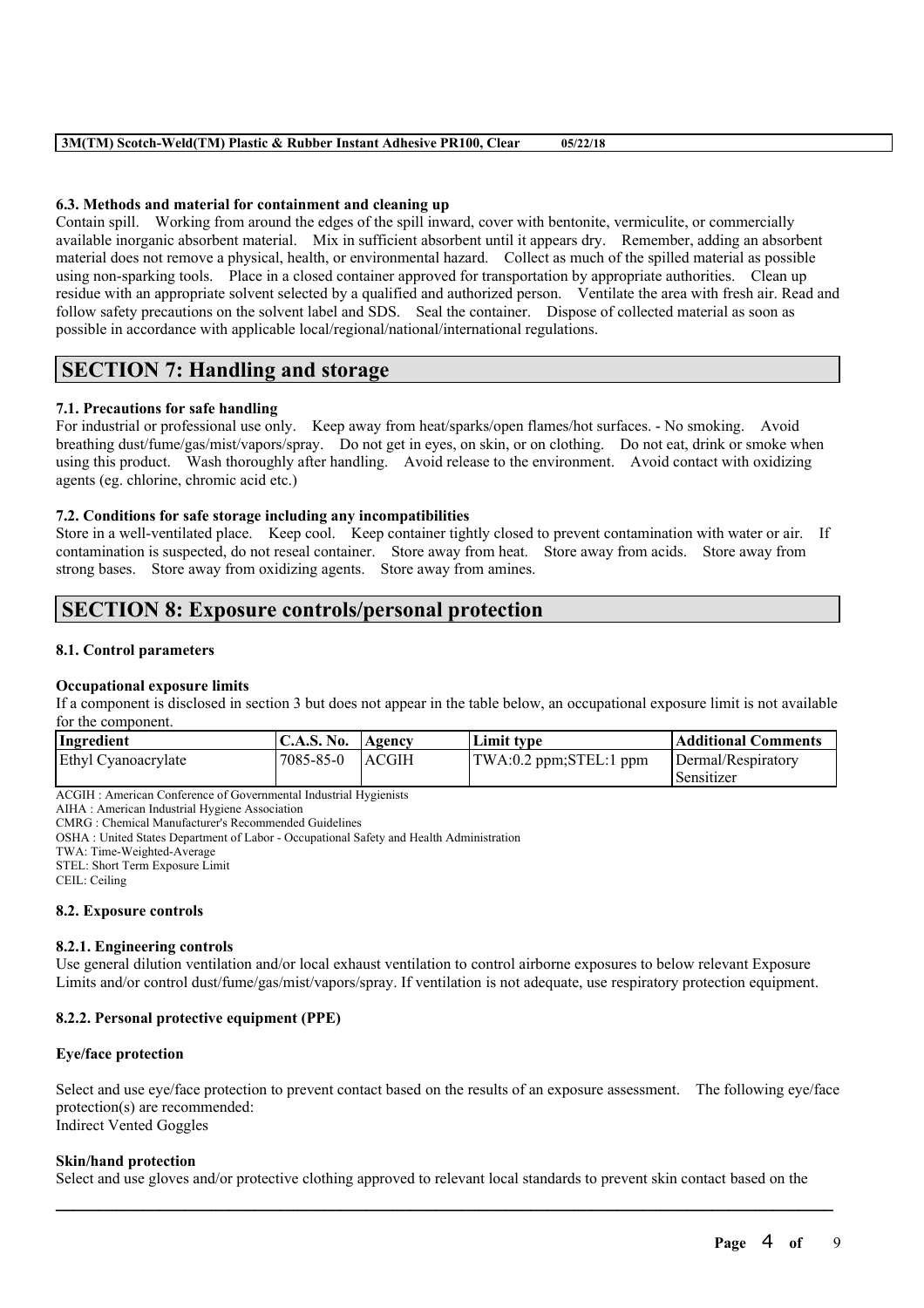results of an exposure assessment. Selection should be based on use factors such as exposure levels, concentration of the substance or mixture, frequency and duration, physical challenges such as temperature extremes, and other use conditions. Consult with your glove and/or protective clothing manufacturer for selection of appropriate compatible gloves/protective clothing. Do not wear cotton gloves. Note: Nitrile gloves may be worn over polymer laminate gloves to improve dexterity.

Gloves made from the following material(s) are recommended: Nitrile Rubber Polymer laminate

### **Respiratory protection**

An exposure assessment may be needed to decide if a respirator is required. If a respirator is needed, use respirators as part of a full respiratory protection program. Based on the results of the exposure assessment, select from the following respirator type(s) to reduce inhalation exposure:

Half facepiece or full facepiece air-purifying respirator suitable for organic vapors

For questions about suitability for a specific application, consult with your respirator manufacturer.

## **SECTION 9: Physical and chemical properties**

## **9.1. Information on basic physical and chemical properties**

| <b>General Physical Form:</b>          | Liquid                                     |
|----------------------------------------|--------------------------------------------|
| Odor, Color, Grade:                    | Clear liquid, with a sharp, pungent odor.  |
| <b>Odor threshold</b>                  | No Data Available                          |
| pН                                     | Not Applicable                             |
| <b>Melting point</b>                   | Not Applicable                             |
| <b>Boiling Point</b>                   | $302$ °F                                   |
| <b>Flash Point</b>                     | 185 °F [ <i>Test Method</i> :Closed Cup]   |
| <b>Evaporation rate</b>                | No Data Available                          |
| Flammability (solid, gas)              | Not Applicable                             |
| <b>Flammable Limits(LEL)</b>           | No Data Available                          |
| <b>Flammable Limits(UEL)</b>           | No Data Available                          |
| <b>Vapor Pressure</b>                  | 0.293 mmHg $[@]$ 75 °F]                    |
| <b>Vapor Density</b>                   | No Data Available                          |
| <b>Density</b>                         | $0.9 - 1.1$ g/ml                           |
| <b>Specific Gravity</b>                | $0.9 - 1.1$ [Ref Std: WATER=1]             |
| <b>Solubility in Water</b>             | Nil                                        |
| Solubility- non-water                  | No Data Available                          |
| Partition coefficient: n-octanol/water | No Data Available                          |
| <b>Autoignition temperature</b>        | No Data Available                          |
| <b>Decomposition temperature</b>       | No Data Available                          |
| <b>Viscosity</b>                       | 80 - 120 centipoise [@ 73.4 °F ]           |
| <b>Hazardous Air Pollutants</b>        | $< 0.1$ % weight [Test Method: Calculated] |
| Molecular weight                       | No Data Available                          |
| <b>Volatile Organic Compounds</b>      | $\leq=0.6\%$                               |
| <b>Percent volatile</b>                | 90 - 97 % weight [Test Method: Estimated]  |
| VOC Less H2O & Exempt Solvents         | $<=6$ g/l                                  |
|                                        |                                            |

## **SECTION 10: Stability and reactivity**

## **10.1. Reactivity**

This material may be reactive with certain agents under certain conditions - see the remaining headings in this section.

 $\mathcal{L}_\mathcal{L} = \mathcal{L}_\mathcal{L} = \mathcal{L}_\mathcal{L} = \mathcal{L}_\mathcal{L} = \mathcal{L}_\mathcal{L} = \mathcal{L}_\mathcal{L} = \mathcal{L}_\mathcal{L} = \mathcal{L}_\mathcal{L} = \mathcal{L}_\mathcal{L} = \mathcal{L}_\mathcal{L} = \mathcal{L}_\mathcal{L} = \mathcal{L}_\mathcal{L} = \mathcal{L}_\mathcal{L} = \mathcal{L}_\mathcal{L} = \mathcal{L}_\mathcal{L} = \mathcal{L}_\mathcal{L} = \mathcal{L}_\mathcal{L}$ 

#### **10.2. Chemical stability**

Stable.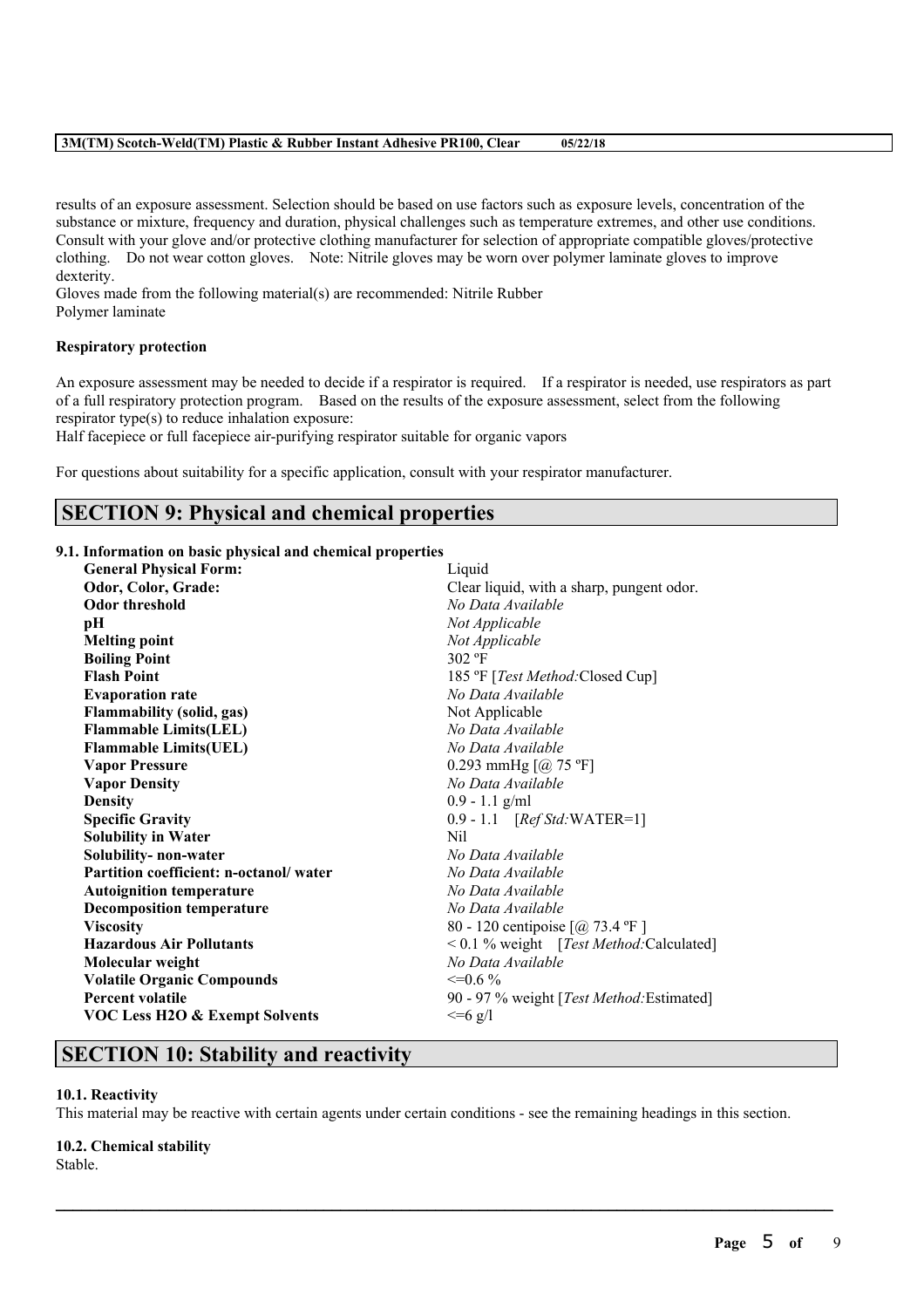#### **10.3. Possibility of hazardous reactions**

Hazardous polymerization may occur. Material polymerizes rapidly by contact with water, alcohol, amines and alkalis.

**10.4. Conditions to avoid** Heat

#### **10.5. Incompatible materials**

Strong oxidizing agents Water Strong bases Amines Alcohols

#### **10.6. Hazardous decomposition products Substance Condition**

None known.

Refer to section 5.2 for hazardous decomposition products during combustion.

## **SECTION 11: Toxicological information**

The information below may not be consistent with the material classification in Section 2 if specific ingredient **classifications are mandated by a competent authority. In addition, toxicological data on ingredients may not be** reflected in the material classification and/or the signs and symptoms of exposure, because an ingredient may be present below the threshold for labeling, an ingredient may not be available for exposure, or the data may not be **relevant to the material as a whole.**

**11.1. Information on Toxicological effects**

#### **Signs and Symptoms of Exposure**

#### Based on test data and/or information on the components, this material may produce the following health effects:

#### **Inhalation:**

Respiratory Tract Irritation: Signs/symptoms may include cough, sneezing, nasal discharge, headache, hoarseness, and nose and throat pain.

#### **Skin Contact:**

Bonds skin rapidly.

Mild Skin Irritation: Signs/symptoms may include localized redness, swelling, itching, and dryness. Contact through clothing may cause thermal burns.

#### **Eye Contact:**

Bonds eyelids rapidly.

Severe Eye Irritation: Signs/symptoms may include significant redness, swelling, pain, tearing, cloudy appearance of the cornea, and impaired vision.

#### **Ingestion:**

Gastrointestinal Irritation: Signs/symptoms may include abdominal pain, stomach upset, nausea, vomiting and diarrhea.

 $\mathcal{L}_\mathcal{L} = \mathcal{L}_\mathcal{L} = \mathcal{L}_\mathcal{L} = \mathcal{L}_\mathcal{L} = \mathcal{L}_\mathcal{L} = \mathcal{L}_\mathcal{L} = \mathcal{L}_\mathcal{L} = \mathcal{L}_\mathcal{L} = \mathcal{L}_\mathcal{L} = \mathcal{L}_\mathcal{L} = \mathcal{L}_\mathcal{L} = \mathcal{L}_\mathcal{L} = \mathcal{L}_\mathcal{L} = \mathcal{L}_\mathcal{L} = \mathcal{L}_\mathcal{L} = \mathcal{L}_\mathcal{L} = \mathcal{L}_\mathcal{L}$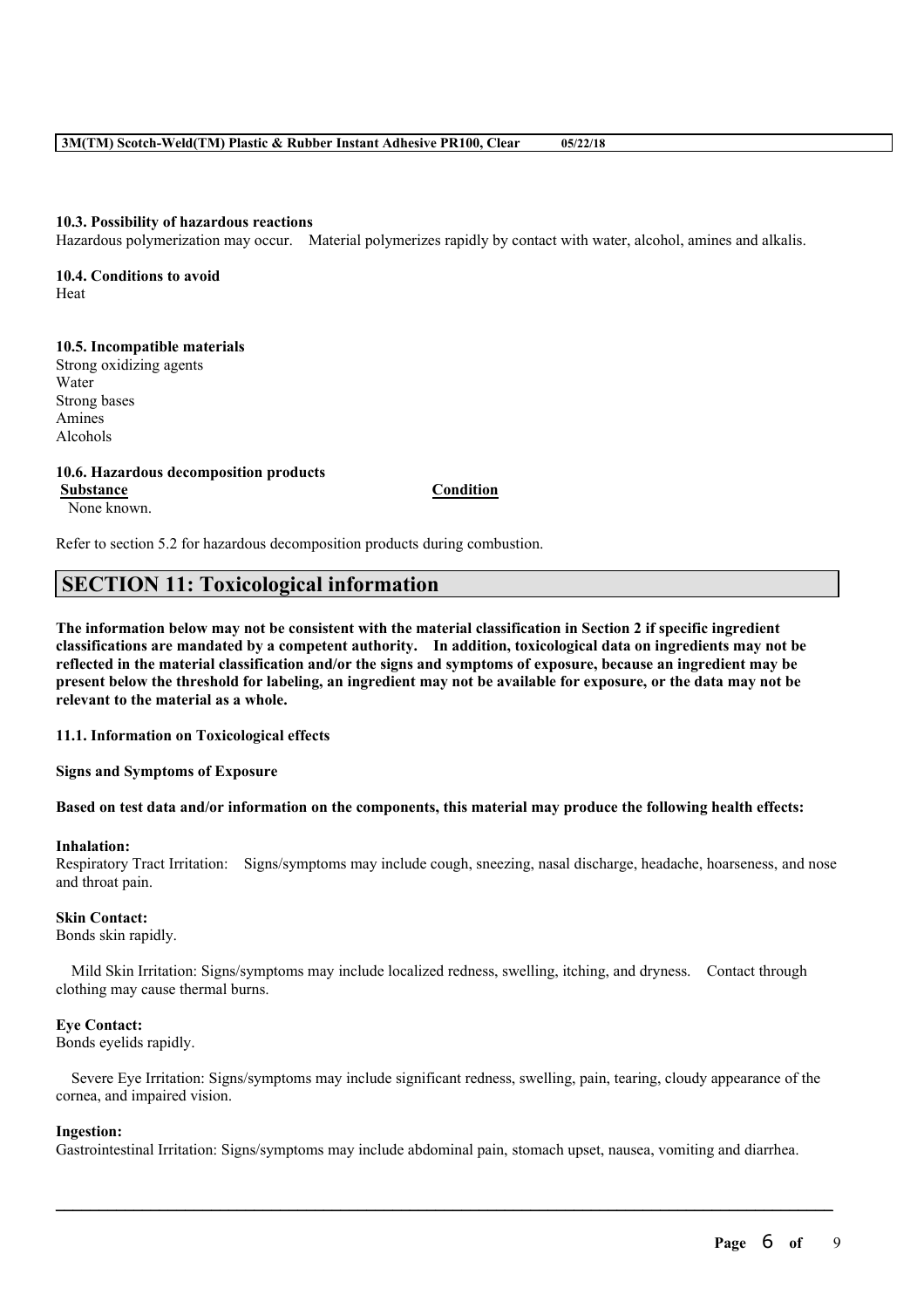#### **Toxicological Data**

If a component is disclosed in section 3 but does not appear in a table below, either no data are available for that endpoint or the data are not sufficient for classification.

### **Acute Toxicity**

| Name                                              | Route     | <b>Species</b> | Value                                             |
|---------------------------------------------------|-----------|----------------|---------------------------------------------------|
| Overall product                                   | Ingestion |                | No data available; calculated $ATE > 5,000$ mg/kg |
| Ethyl Cyanoacrylate                               | Dermal    | Rabbit         | $LD50 > 2,000$ mg/kg                              |
| Ethyl Cyanoacrylate                               | Ingestion | Rat            | $LD50 > 5,000$ mg/kg                              |
| Non-Hazardous Resin (NJTS Reg. No. 04499600-7084) | Dermal    |                | LD50 estimated to be $> 5,000$ mg/kg              |
| Non-Hazardous Resin (NJTS Reg. No. 04499600-7084) | Ingestion | Rat            | $LD50 > 5,000$ mg/kg                              |

 $ATE = acute$  toxicity estimate

#### **Skin Corrosion/Irritation**

| <b>Name</b>                                       | <b>Species</b> | Value                               |
|---------------------------------------------------|----------------|-------------------------------------|
|                                                   |                |                                     |
| Ethyl Cyanoacrylate                               | Rabbit         | Mild irritant                       |
| Non-Hazardous Resin (NJTS Reg. No. 04499600-7084) | Rabbit         | $\sim$<br>No significant irritation |

#### **Serious Eye Damage/Irritation**

| Name                                              | <b>Species</b> | Value           |
|---------------------------------------------------|----------------|-----------------|
| Ethyl Cyanoacrylate                               | Rabbit         | Severe irritant |
| Non-Hazardous Resin (NJTS Reg. No. 04499600-7084) | Rabbit         | Mild irritant   |

## **Skin Sensitization**

| <b>BY</b><br>Name           | <b>Species</b> | $-1$<br>Value           |
|-----------------------------|----------------|-------------------------|
| Ethy<br>vanoacrvlate<br>. . | $-$<br>Human   | --<br>Not<br>classified |

#### **Respiratory Sensitization**

| Name                | $\sim$<br><b>Species</b> | Value                           |
|---------------------|--------------------------|---------------------------------|
|                     |                          |                                 |
| Ethyl Cyanoacrylate | $-$<br>Human             | $\sim$<br>. .<br>Not classified |

#### **Germ Cell Mutagenicity**

| Name                          | Route                    | Value                 |
|-------------------------------|--------------------------|-----------------------|
| Ethyl<br>-<br>l Cyanoacrylate | $\mathbf{v}$<br>In Vitro | - 11<br>Not mutagenic |

#### **Carcinogenicity**

For the component/components, either no data are currently available or the data are not sufficient for classification.

### **Reproductive Toxicity**

## **Reproductive and/or Developmental Effects**

For the component/components, either no data are currently available or the data are not sufficient for classification.

## **Target Organ(s)**

## **Specific Target Organ Toxicity - single exposure**

| Name                | Route      | <b>Target Organ(s)</b> | Value                            | <b>Species</b> | <b>Test Result</b> | Exposure        |
|---------------------|------------|------------------------|----------------------------------|----------------|--------------------|-----------------|
|                     |            |                        |                                  |                |                    | <b>Duration</b> |
| Ethyl Cyanoacrylate | Inhalation | respiratory irritation | May cause respiratory irritation | Human          | <b>NOAEL Not</b>   | occupational    |
|                     |            |                        |                                  |                | available          | exposure        |

 $\mathcal{L}_\mathcal{L} = \mathcal{L}_\mathcal{L} = \mathcal{L}_\mathcal{L} = \mathcal{L}_\mathcal{L} = \mathcal{L}_\mathcal{L} = \mathcal{L}_\mathcal{L} = \mathcal{L}_\mathcal{L} = \mathcal{L}_\mathcal{L} = \mathcal{L}_\mathcal{L} = \mathcal{L}_\mathcal{L} = \mathcal{L}_\mathcal{L} = \mathcal{L}_\mathcal{L} = \mathcal{L}_\mathcal{L} = \mathcal{L}_\mathcal{L} = \mathcal{L}_\mathcal{L} = \mathcal{L}_\mathcal{L} = \mathcal{L}_\mathcal{L}$ 

## **Specific Target Organ Toxicity - repeated exposure**

For the component/components, either no data are currently available or the data are not sufficient for classification.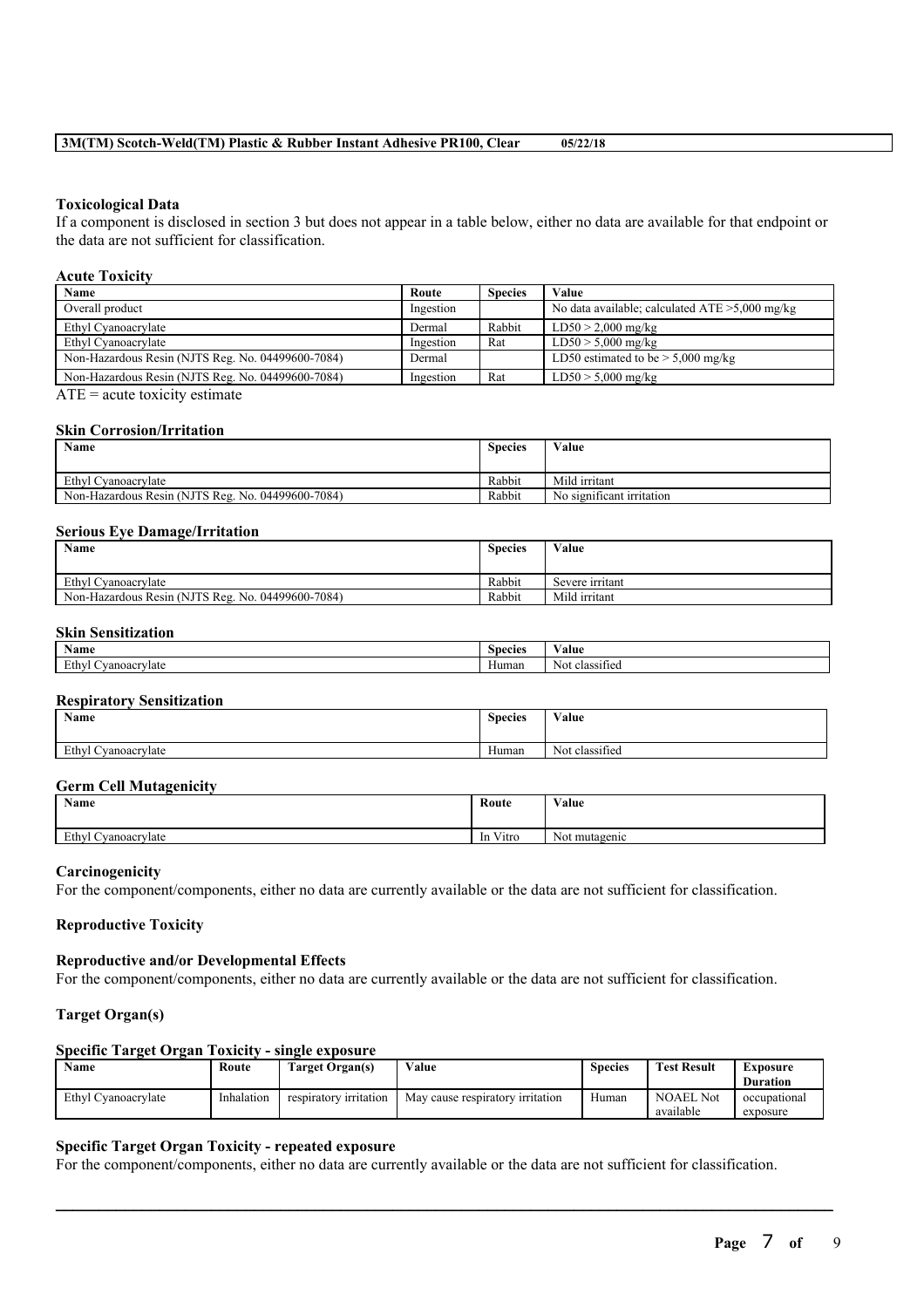## **Aspiration Hazard**

For the component/components, either no data are currently available or the data are not sufficient for classification.

## Please contact the address or phone number listed on the first page of the SDS for additional toxicological information **on this material and/or its components.**

# **SECTION 12: Ecological information**

## **Ecotoxicological information**

Please contact the address or phone number listed on the first page of the SDS for additional ecotoxicological information on this material and/or its components.

## **Chemical fate information**

Please contact the address or phone number listed on the first page of the SDS for additional chemical fate information on this material and/or its components.

## **SECTION 13: Disposal considerations**

## **13.1. Disposal methods**

Dispose of contents/ container in accordance with the local/regional/national/international regulations.

Incinerate uncured product in a permitted waste incineration facility. Dispose of completely cured (or polymerized) material in a permitted industrial waste facility. Proper destruction may require the use of additional fuel during incineration processes. Empty drums/barrels/containers used for transporting and handling hazardous chemicals (chemical substances/mixtures/preparations classified as Hazardous as per applicable regulations) shall be considered, stored, treated & disposed of as hazardous wastes unless otherwise defined by applicable waste regulations. Consult with the respective regulating authorities to determine the available treatment and disposal facilities.

## **EPA Hazardous Waste Number (RCRA):** Not regulated

## **SECTION 14: Transport Information**

Not regulated per U.S. DOT, IATA or IMO.

These transportation classifications are provided as a customer service. As the shipper YOU remain responsible for complying with all applicable laws and regulations, including proper transportation classification and packaging. 3M transportation classifications are based on product formulation, packaging, 3M policies and 3M understanding of applicable current regulations. 3M does not guarantee the accuracy of this classification information. This information applies only to transportation classification and not the packaging, labeling, or marking requirements. The original 3M package is certified for U.S. ground shipment only. If you are shipping by air or ocean, the package may not meet applicable regulatory requirements.

 $\mathcal{L}_\mathcal{L} = \mathcal{L}_\mathcal{L} = \mathcal{L}_\mathcal{L} = \mathcal{L}_\mathcal{L} = \mathcal{L}_\mathcal{L} = \mathcal{L}_\mathcal{L} = \mathcal{L}_\mathcal{L} = \mathcal{L}_\mathcal{L} = \mathcal{L}_\mathcal{L} = \mathcal{L}_\mathcal{L} = \mathcal{L}_\mathcal{L} = \mathcal{L}_\mathcal{L} = \mathcal{L}_\mathcal{L} = \mathcal{L}_\mathcal{L} = \mathcal{L}_\mathcal{L} = \mathcal{L}_\mathcal{L} = \mathcal{L}_\mathcal{L}$ 

# **SECTION 15: Regulatory information**

## **15.1. US Federal Regulations**

Contact 3M for more information.

## **EPCRA 311/312 Hazard Classifications:**

**Physical Hazards**

Flammable (gases, aerosols, liquids, or solids)